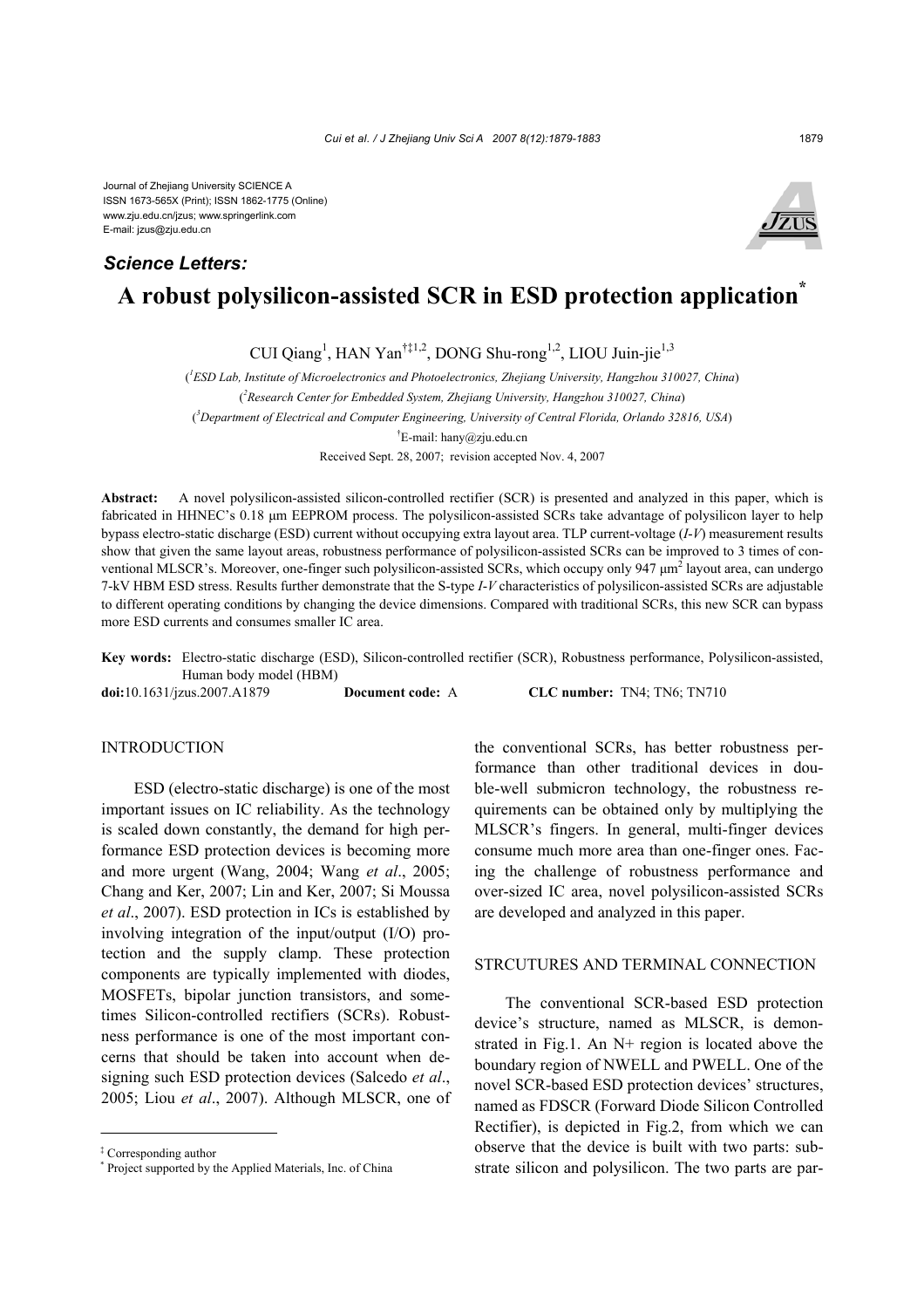alleled, thus the device can bypass more current under ESD without extra layout areas. Polysilicon part actually consists of paralleled diodes (Fig.2b). Every diode is formed with P-type polysilicon, intrinsic polysilicon and N-type polysilicon. The holes in the polysilicon layer ensure that N+ implant can go through to form N+ region bestraddling NWELL and PWELL. There is one STI region surrounding one N+ region in every hole. Substrate silicon part is quite like the conventional MLSCR depicted in Fig.1, except that the N+ region is separated and discontinuous in FDSCR while N+ region is continuous in MLSCR. These devices have been designed in the process of HHNEC's EE180 G. Another SCR-based ESD protection devices' structure, named as RDSCR (Reverse Diode Silicon Controlled Rectifier), is presented in Fig.3. In RDSCR, N-type polysilicon is connected to the anode terminal and P-type polysilicon to the



**Fig.1 Cross section of conventional MLSCR**





**Fig.2 Structure of FDSCR. (a) Cross section of FDSCR; (b) Planform of FDSCR** 

cathode terminal, and this is the only different point from FDSCR. All the SCRs in this paper, no matter MLSCRs, FDSCRs, or RDSCRs, occupy the same layout area (Fig.4 and Table 1). Dimensions of *W* and *D* are the same in all the SCRs. Detailed dimensions of *D* (*D1*~*D5* in Figs.1~3) are also fixed (see Table 1). The value of *L* is changeable in FDSCRs and RDSCRs.



**Fig.3 Cross section of RDSCR** 



**Fig.4 Overall layout of MLSCRs, FDSCRs, and RDSCRs**

**Table 1 Dimensions (unit: µm) of MLSCRs, FDSCRs, and RDSCRs**

| Parameters     | Values | Parameters | Values |
|----------------|--------|------------|--------|
| DI             | 2.14   | D5         | 0.36   |
| D <sub>2</sub> | 1.36   | $\prime$   | 14.70  |
| D3             | 1.50   | W          | 65.00  |
| 1)4            | 0.50   |            |        |

# MEASUREMENT RUSULTS OF ROBUSTNESS PERFORMANCE

Fig.5 is the measured TLP *I*-*V* characteristics of MLSCR, FDSCR and RDSCR. At DP\_ML\_1, the leakage current of MLSCR increased by three orders, and this device fails at DP\_ML\_2 as the leakage current increased by another three orders. At DP\_FD and DP\_RD, the leakage currents suddenly increased by six orders to failure. Area-considered robustness performance is evaluated by " $I_{\text{ESD}}/\mu m$ " and " $V_{\text{ESD}}/$  $\mu$ m<sup>2</sup><sup>2</sup> as shown in Eqs.(1) and (2):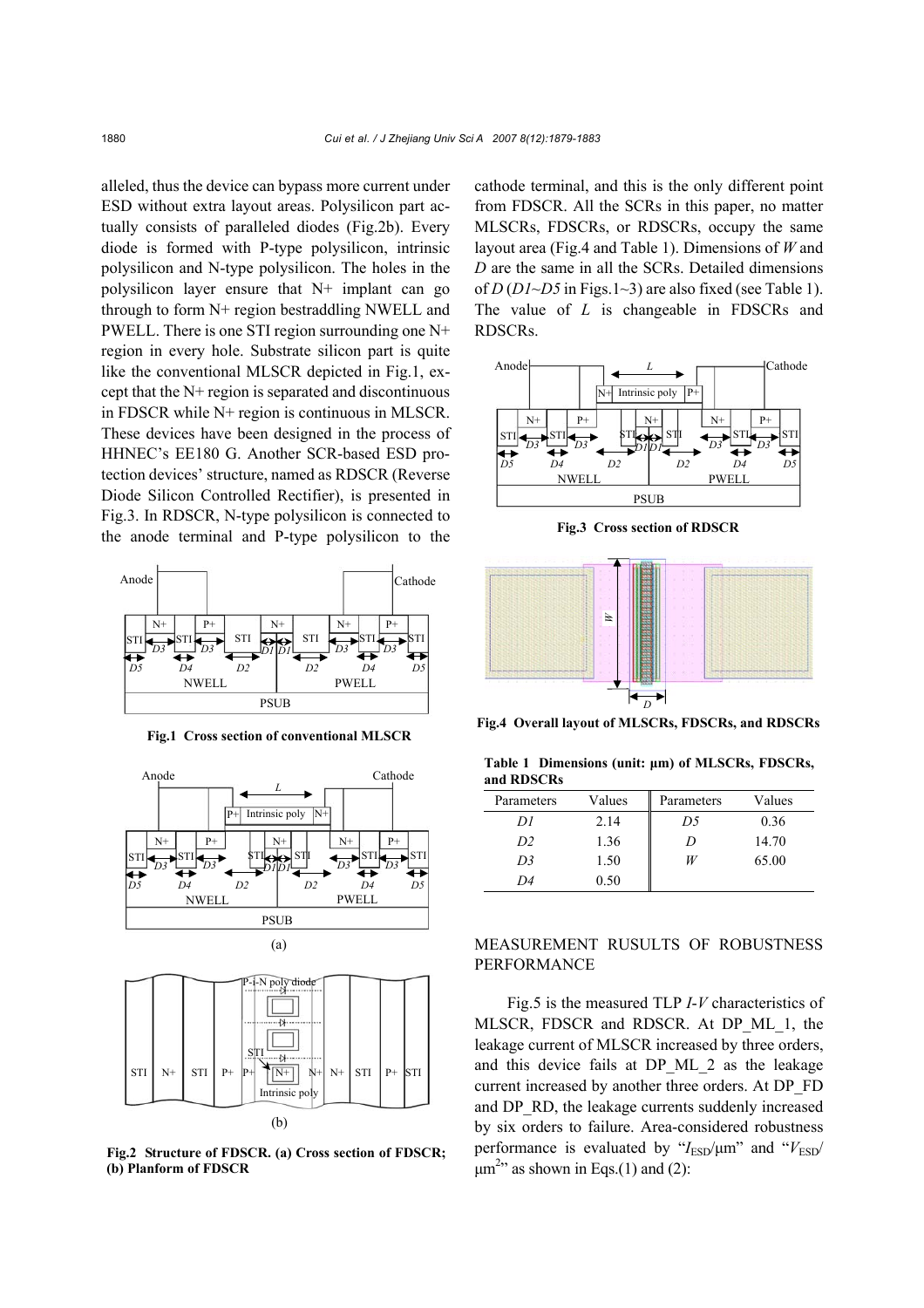$$
I_{\rm ESD} / \mu \text{m} = \frac{I_{12}}{W}, \qquad (1)
$$

$$
V_{\rm ESD}
$$
 /  $\mu$ m<sup>2</sup> =  $\frac{I_{12} \times R_{\rm HBM}}{W \times D}$ . (2)

The leakage current of MLSCR is firstly increased to the order of  $10^{-6}$ ~ $10^{-5}$ , and then reaches  $10^{-3}$ ~ $10^{-2}$ , which shows the latent vulnerability of



**Fig.5 Characteristics of MLSCR, FDSCR and RDSCR**

 $\sqrt{a}$ **Table 2 Comparing robustness performance. (a) Leakage currents of the three devices; (b) Latent robustness problem ignored; (c) Latent robustness problem considered** 

| (a)          |                       |                                        |                                           |  |  |  |
|--------------|-----------------------|----------------------------------------|-------------------------------------------|--|--|--|
| Devices      | Leakage currents      |                                        |                                           |  |  |  |
|              | $10^{-9}$ ~ $10^{-8}$ | $10^{-6}$ ~ $10^{-5}$                  | $10^{-3}$ ~ $10^{-2}$                     |  |  |  |
| MLSCR        | 0 < I < 1.37          | 1.37 < k 2.6                           | 1 > 2.60                                  |  |  |  |
| <b>FDSCR</b> | 0 < I < 4.68          |                                        | 1 > 4.68                                  |  |  |  |
| <b>RDSCR</b> | 0 < I < 4.66          |                                        | <i>I</i> >4.66                            |  |  |  |
| (b)          |                       |                                        |                                           |  |  |  |
| Devices      | $I_{12}(A)$           | $I_{\text{ESD}}/\mu m$<br>$(mA/\mu m)$ | $V_{\rm ESD}/\mu m^2$<br>$(V/\mu m^2)$    |  |  |  |
| <b>MLSCR</b> | 2.60                  | 40.0                                   | 4.08                                      |  |  |  |
| <b>FDSCR</b> | 4.68                  | 72.0                                   | 7.41                                      |  |  |  |
| <b>RDSCR</b> | 4.66                  | 71.7                                   | 7.38                                      |  |  |  |
| (c)          |                       |                                        |                                           |  |  |  |
| Devices      | $I_{t2}$ (A)          | $I_{\text{ESD}}/\mu m$<br>$(mA/\mu m)$ | $V_{\text{ESD}}/\mu m^2$<br>$(V/\mu m^2)$ |  |  |  |
| <b>MLSCR</b> | 1.37                  | 21.1                                   | 2.15                                      |  |  |  |
| <b>FDSCR</b> | 4.68                  | 72.0                                   | 7.41                                      |  |  |  |
| <b>RDSCR</b> | 4.66                  | 71.7<br>7.38                           |                                           |  |  |  |
|              |                       |                                        |                                           |  |  |  |

MLSCR's robustness. In contrast, leakage currents of FDSCR and RDSCR increased abruptly from the order of  $10^{-9}$ ~ $10^{-8}$  to the order of  $10^{-3}$ ~ $10^{-2}$ . The results show that the robustness performance of FDSCR and RDSCR can be increased by 80%, and that if latent robustness problems taken into account, robustness performance of RDSCR and RDSCR is at least 3 times of that of MLSCR.

## ROBUSTNESS ANALYSIS AND CHARACTERI-ZATIONS OF POLYSILICON-ASSISTED SCRS

A four-terminal device is presented in Fig.6a, where FDSCR is separated into two parts. Poly Anode and Poly\_Cathode are two terminals of polysilicon part, with Sub\_Anode and Sub\_Cathode being the substrate silicon parts. Results of substrate silicon part's and FDSCR's TLP *I*-*V* characteristics are presented in Fig.6b, and polysilicon part's and FDSCR's characteristics in Fig.6c. The polysilicon part of FDSCR is actually not completely triggered in the ESD event, considering the 36-V trigger voltage shown in Fig.6c and the FDSCR's  $I_{12}$  exceeds the sum of those of substrate silicon and polysilicon. In other words, the robustness of polysilicon-assisted SCR exceeds the sum of those of polysilicon and substrate. The explanation is that the polysilicon part covered above the substrate silicon part induces a high electric field, which can reach the substrate part surface to form a high-conductance carriers layer in ESD event. The temporary high-conductance will improve the bypassing situation of polysilicon-assisted SCRs remarkably.

The relation between dimension of FDSCRs (RDSCRs) and TLP characteristics is given in Table 3. Trigger voltages of FDSCR and RDSCR are quite the same, and not sensitive to the length *L*. This is because triggering of RDSCR and RDSCR is fulfilled by substrate silicon part, and all the substrate SCRs are just the same. Holding voltages of RDSCR are higher than those of FDSCR by about 1 V. Larger *L* will induce larger holding voltages. In practice, larger holding voltages provide better immunities against latch up (Tremouilles *et al*., 2004; Ker and Hsu, 2006). Therefore, connection ways of polysilicon part and different *L* can be utilized to adjust to various operation circuits without inducing latch up damage.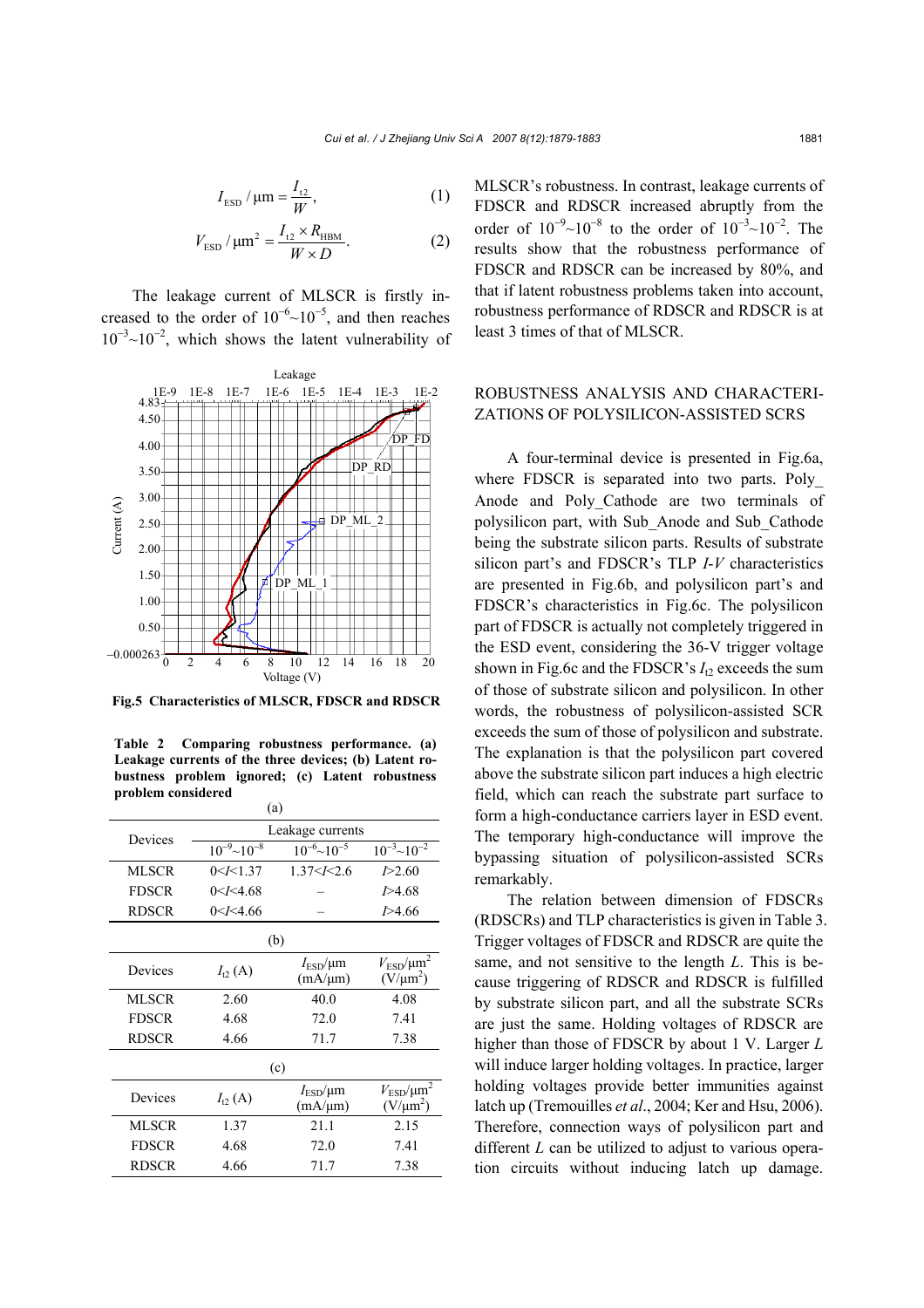

**Fig.6 Analysis of FDSCR's robustness. (a) Four-terminal device; (b) Robustness of FDSCR and substrate silicon part; (c) Robustness of FDSCR and polysilicon part** 

Finally, measurements show that larger intrinsic polysilicon's lengths will induce higher second breakdown currents  $(I_{12})$ . This is because larger polysilicon length *L* means larger area of substrate silicon part in polysilicon-assisted SCRs influenced by high electric field in ESD event. And, the induced electric field plays a critical role in improving the robustness performance in the polysilicon-assisted SCRs in ESD protection application.

**Table 3 Characterizations of FDSCRs and RDSCRs**

| Devices            | $L$ (µm) | $V_{11}$ (V) | $V_{\rm h}$ (V) | $I_{12}(A)$ |
|--------------------|----------|--------------|-----------------|-------------|
| FDSCR1             | 2.5      | 11.63        | 3.51            | 4.22        |
| FDSCR <sub>2</sub> | 59       | 11.69        | 3.63            | 4.68        |
| RDSCR1             | 1.0      | 11.57        | 445             | 3.26        |
| RDSCR <sub>2</sub> | 2.5      | 11.62        | 4.53            | 4 34        |
| RDSCR3             | 59       | 11.69        | 4.62            | 4.55        |

#### **CONCLUSION**

Two polysilicon-assisted SCRs have been designed, fabricated and characterized. Measurment results show that given the same layout areas, the robustness performance of polysilicon-assisted SCRs can be improved to 3 times of that of conventional MLSCR, and that one-finger such polysilicon-assisted SCRs, which occupy only 947  $\mu$ m<sup>2</sup> layout area, can undergo 7-kV HBM ESD stress. Results further demonstrate that the S-type current-voltage (*I*-*V*) characteristics of polysilicon-assisted SCRs are adjustable to different operating conditions by changing the device dimensions.

#### **References**

- Chang, W.J., Ker, M.D., 2007. The impact of drift implant and layout parameters on ESD robustness for on-chip ESD protection devices in 40-V CMOS technology. *IEEE Trans. on Device and Materials Reliability*, **7**(2):324-332. [doi:10.1109/TDMR.2007.901185]
- Ker, M.D., Hsu, S.F., 2006. Component-level measurement for transient-induced latch-up in CMOS ICs under systemlevel ESD considerations. *IEEE Trans. on Device and Materials Reliability*, **6**(3):461-472. [doi:10.1109/TDMR. 2006.882203]
- Lin, C.Y., Ker, M.D., 2007. Low-capacitance SCR with Waffle Layout Structure for On-chip ESD Protection in RF ICs. IEEE Symp. on Radio Frequency Integrated Circuits (RFIC), p.749-752. [doi:10.1109/RFIC.2007.380991]